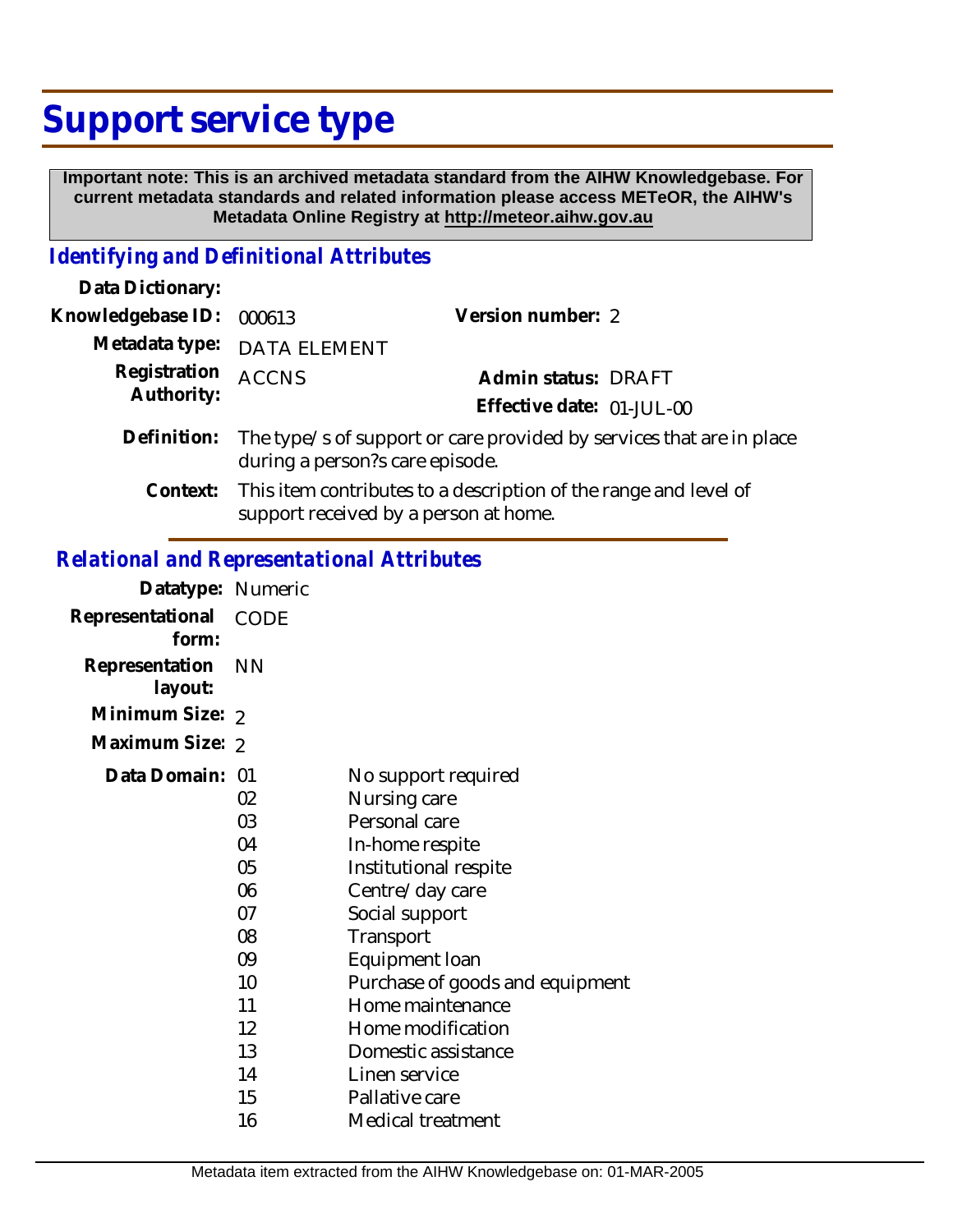- 17 Allied health care
- 18 Ambulatory care in an acute care setting
- 19 Rehabilitation
- 20 Assessment
- 21 Delivered meals
- 22 Formal case management
- 23 Mental heatlh/psychiatric care
- 24 Advocacy
- 25 Education, information and training
- 26 **Other** 
	- Not stated/inadequately described/not coded

Guide For Use: The following numbers refer to Item codes listed above:

01 Refers to situations where the assessment identifies that no ongoing support is required.

02 Nursing care refers to professional care provided by a registered or enrolled nurse, and includes personal care when the personal care is provided by a registered nurse (see code 3). 03 Personal care refers to the provision by a personal care worker of assistance in ambulation, bathing, dressing, toileting, eating and dressing; it excludes personal care provided by a registered

nurse.

99

04 In-home respite is a service provided in the home as a substitute for an informal carer to enable their temporary relief or absence from the caring role.

07 Social support is an activity provided by formal, services or groups which are specifically funded for this purpose.

10 Purchase of goods & equipment refers to goods and equipment purchased through and provided by a funded service agency.

11 Home maintenance is aimed at assistance to keep the environment and facilities safe.

12 Home modification includes adaptation or modification of structures to improve client safety especially relating to improving accessibility.

13 Domestic assistance includes the provision of help in tasks of house cleaning and laundry.

15 A service which is specifically structured to give palliative care 17 A service provided by an allied health professional such as a physiotherapist, occupational therapist, speech pathologist, podiatrist, psychologist etc.

18 Ambulatory care in an acute care setting includes attendance at hospital clinics or specialist services.

20 Assessment refers to a service specifically funded to undertake formal assessment.

22 Case management is only used when it relates to a formal service for which specific funding is received.